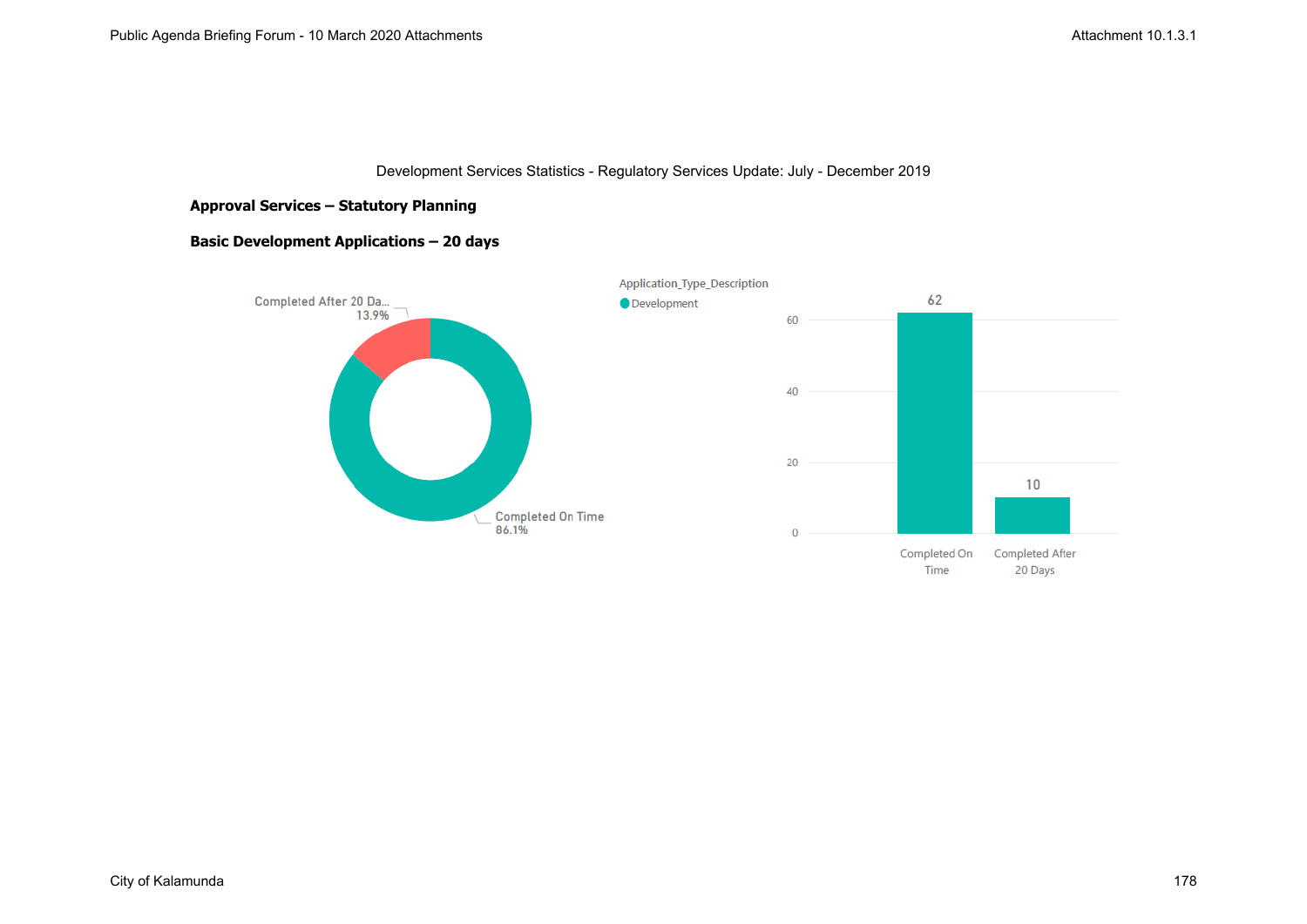

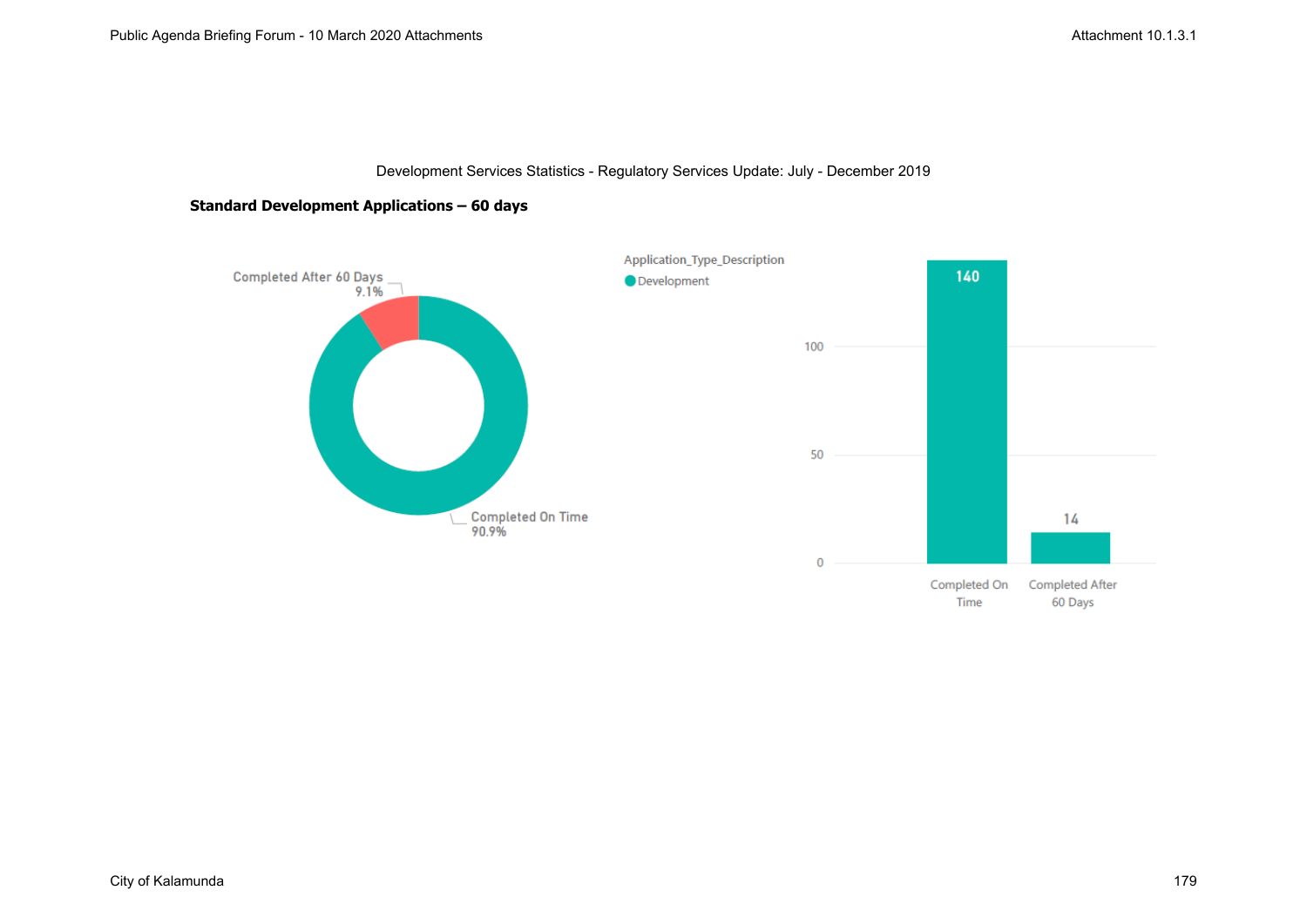### **Complex Development Applications – 90 days**

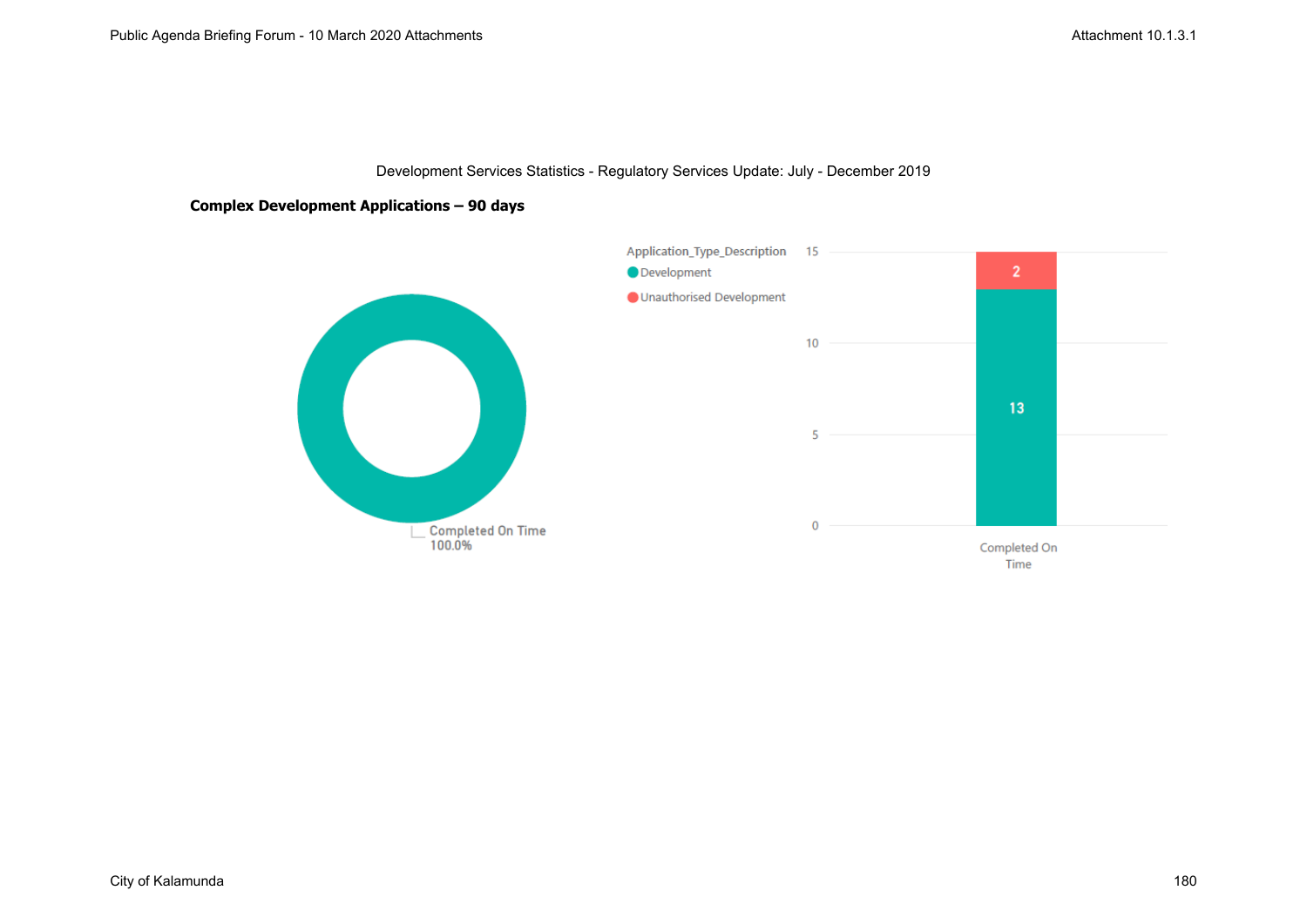**How satisfied were you with the level of service provided?**

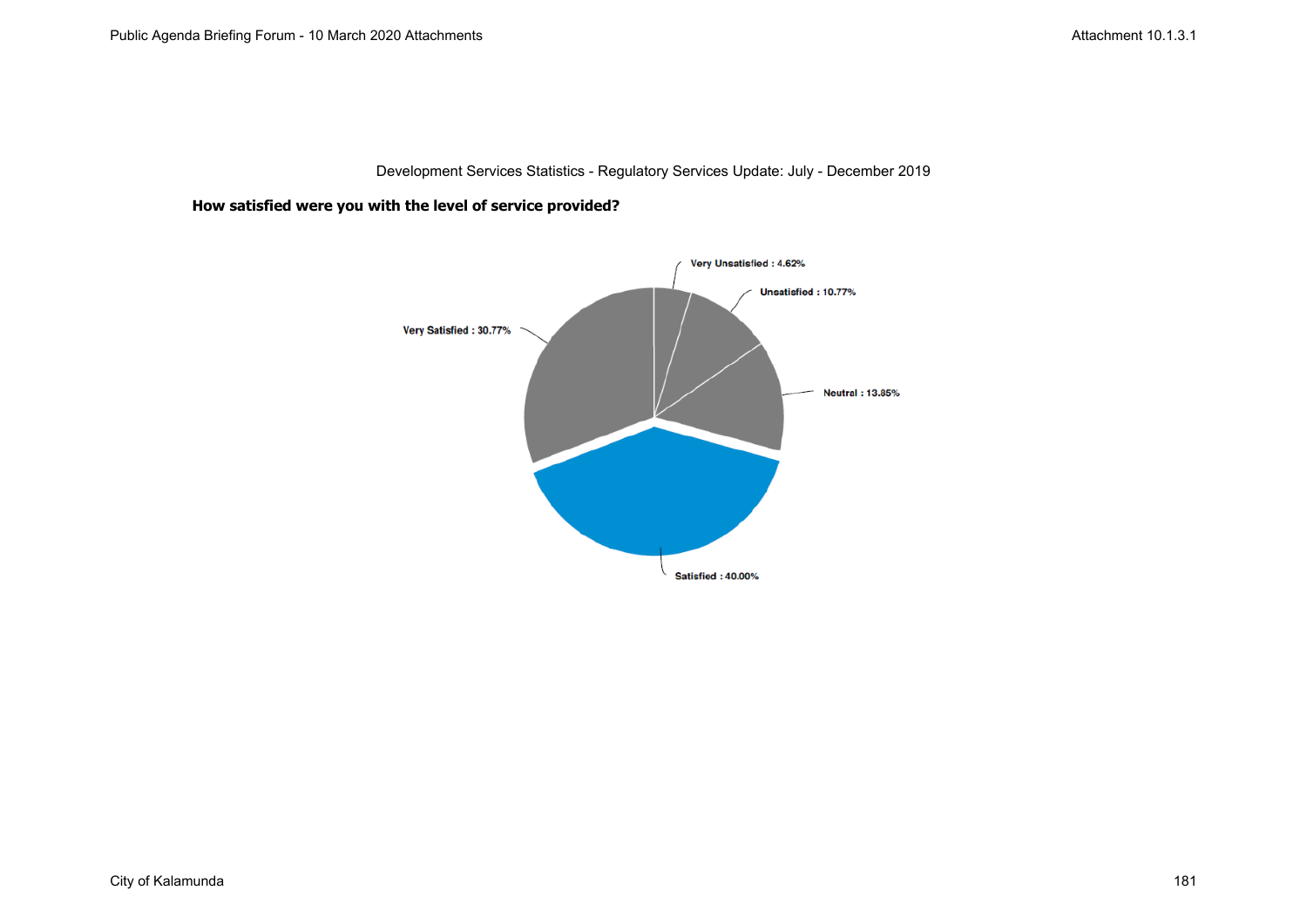#### **Please indicate the level of service received for the following services during your application process.**

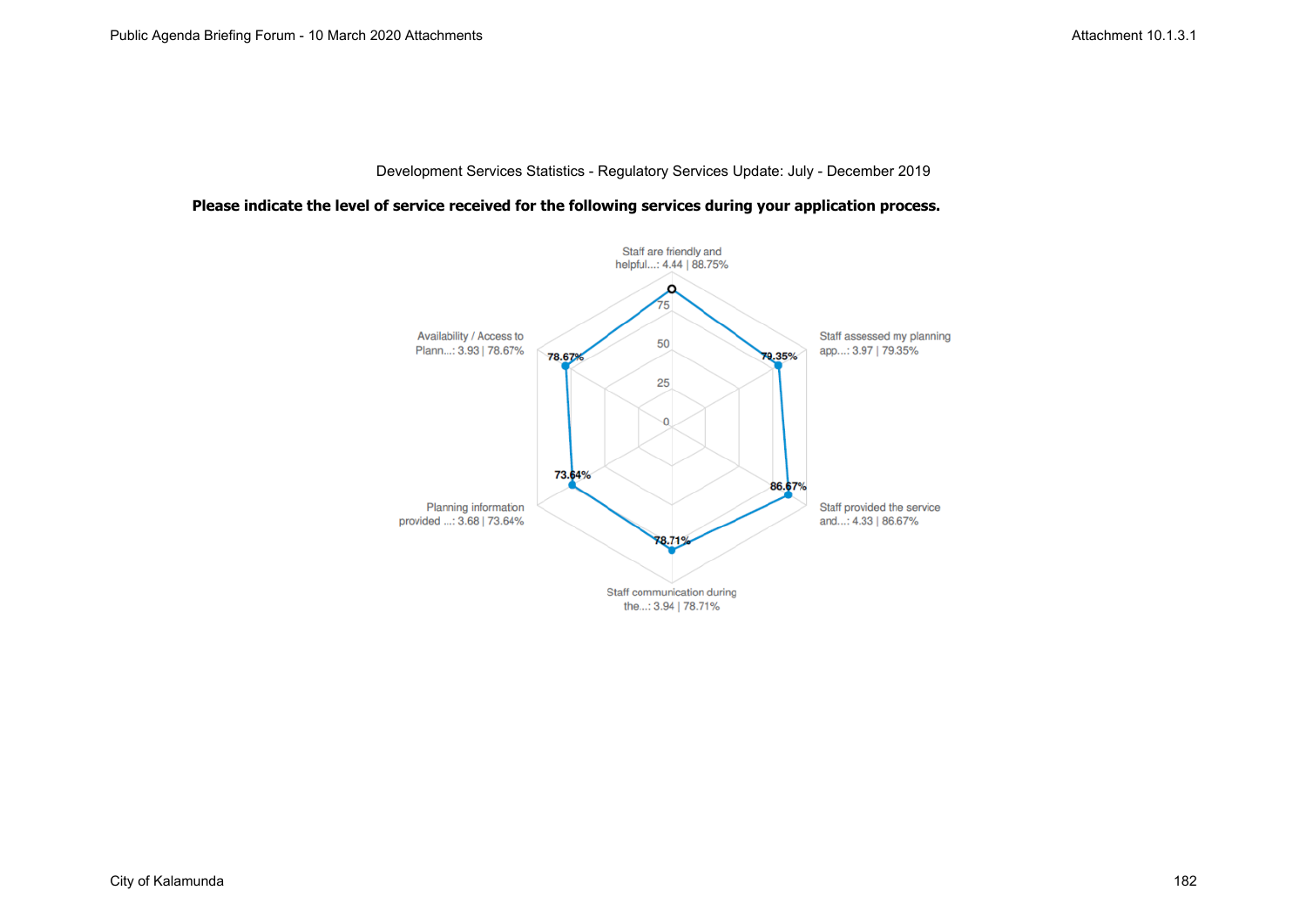| Question                                                                                                       | Count          | <b>Score</b> | <b>Very Poor</b> | Poor | Average | Good | <b>Very Good</b> |
|----------------------------------------------------------------------------------------------------------------|----------------|--------------|------------------|------|---------|------|------------------|
| Staff are friendly and helpful                                                                                 | 32             | 4.44         |                  |      |         |      |                  |
| Staff assessed my planning application within a<br>reasonable Timeframe                                        | 31             | 3.97         |                  |      |         |      |                  |
| Staff provided the service and information<br>required for my application/query.                               | 30             | 4.33         |                  |      |         |      |                  |
| Staff communication during the process.                                                                        | 31             | 3.94         |                  |      |         |      |                  |
| Planning information provided via the City<br>communication channels including Social Media<br>(e.g. Facebook) | 22             | 3.68         |                  |      |         |      |                  |
| Availability / Access to Planning Officer - either<br>through a meeting, email or telephone.                   | 30             | 3.93         |                  |      |         |      |                  |
|                                                                                                                | <b>Average</b> | 4.07         |                  |      |         |      |                  |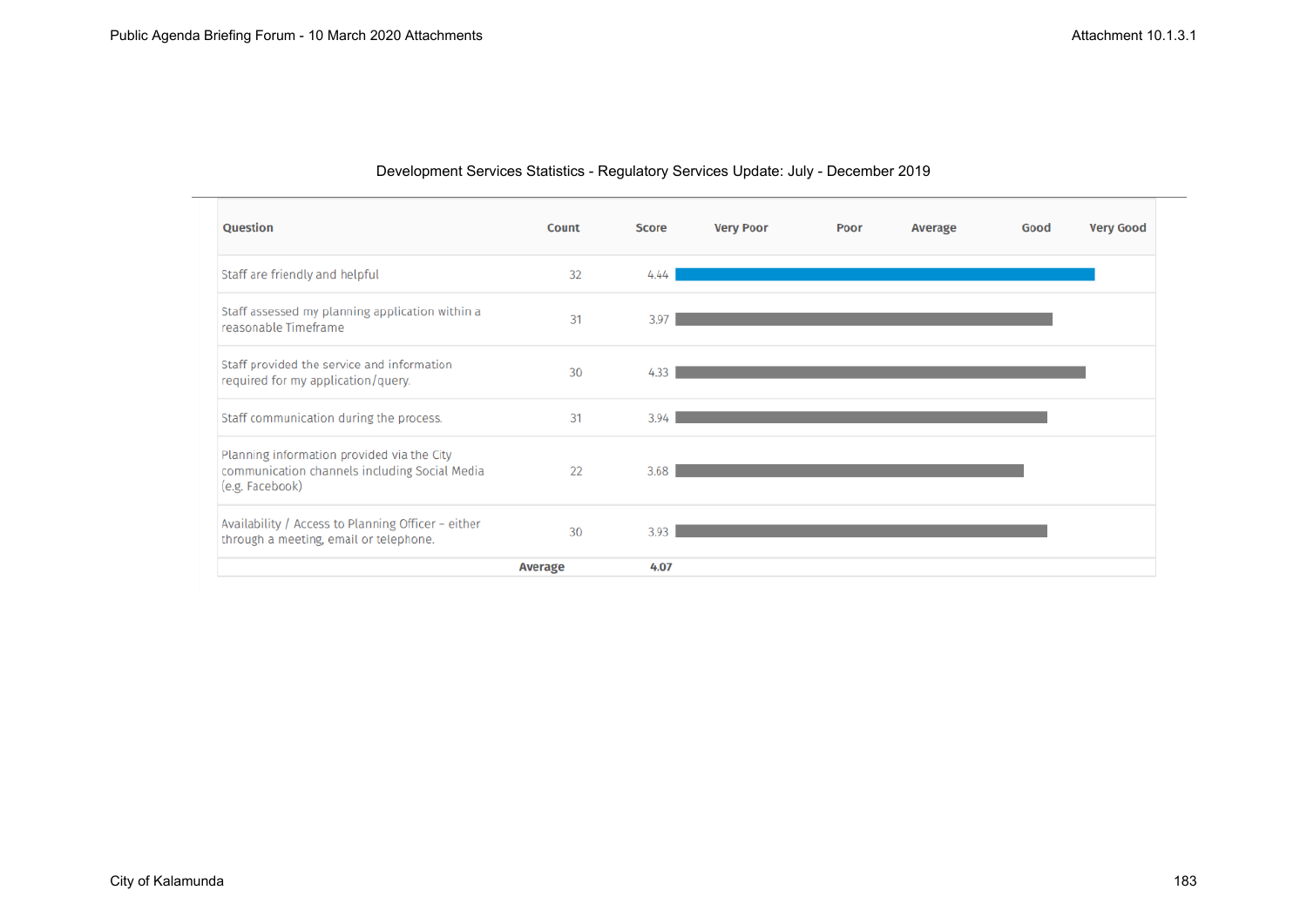### **Staff are friendly and helpful**

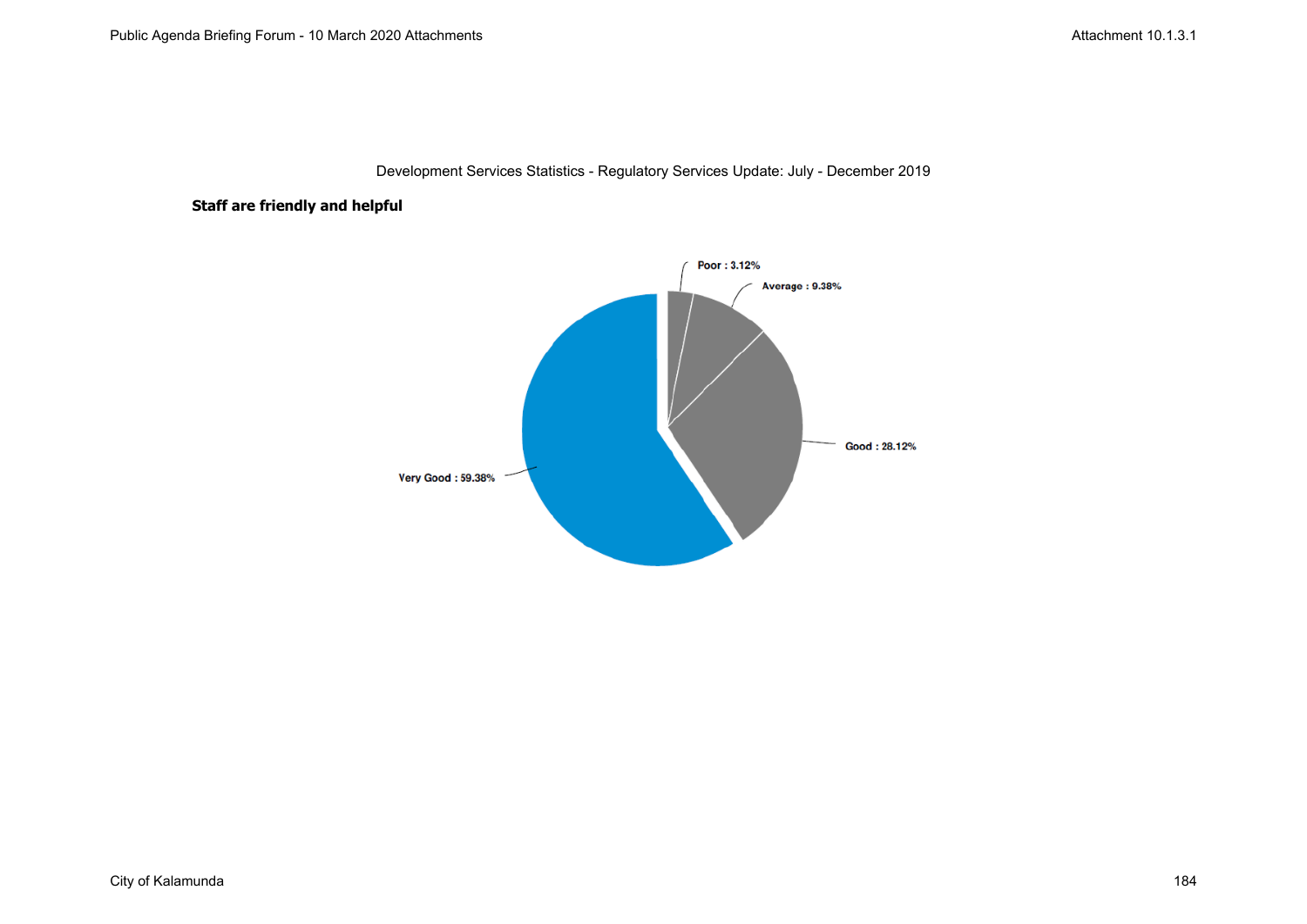| <b>Answer</b> | Count        | Percent  | 20% | 40% | 60% | 80% | 100% |
|---------------|--------------|----------|-----|-----|-----|-----|------|
| Very Poor     | $\mathbf{0}$ | 0%       |     |     |     |     |      |
| Poor          | $\mathbf{1}$ | $3.12\%$ |     |     |     |     |      |
| Average       | 3            | 9.38%    |     |     |     |     |      |
| Good          | 9            | 28.12%   |     |     |     |     |      |
| Very Good     | 19           | 59.38%   |     |     |     |     |      |
| <b>Total</b>  | 32           | 100 %    |     |     |     |     |      |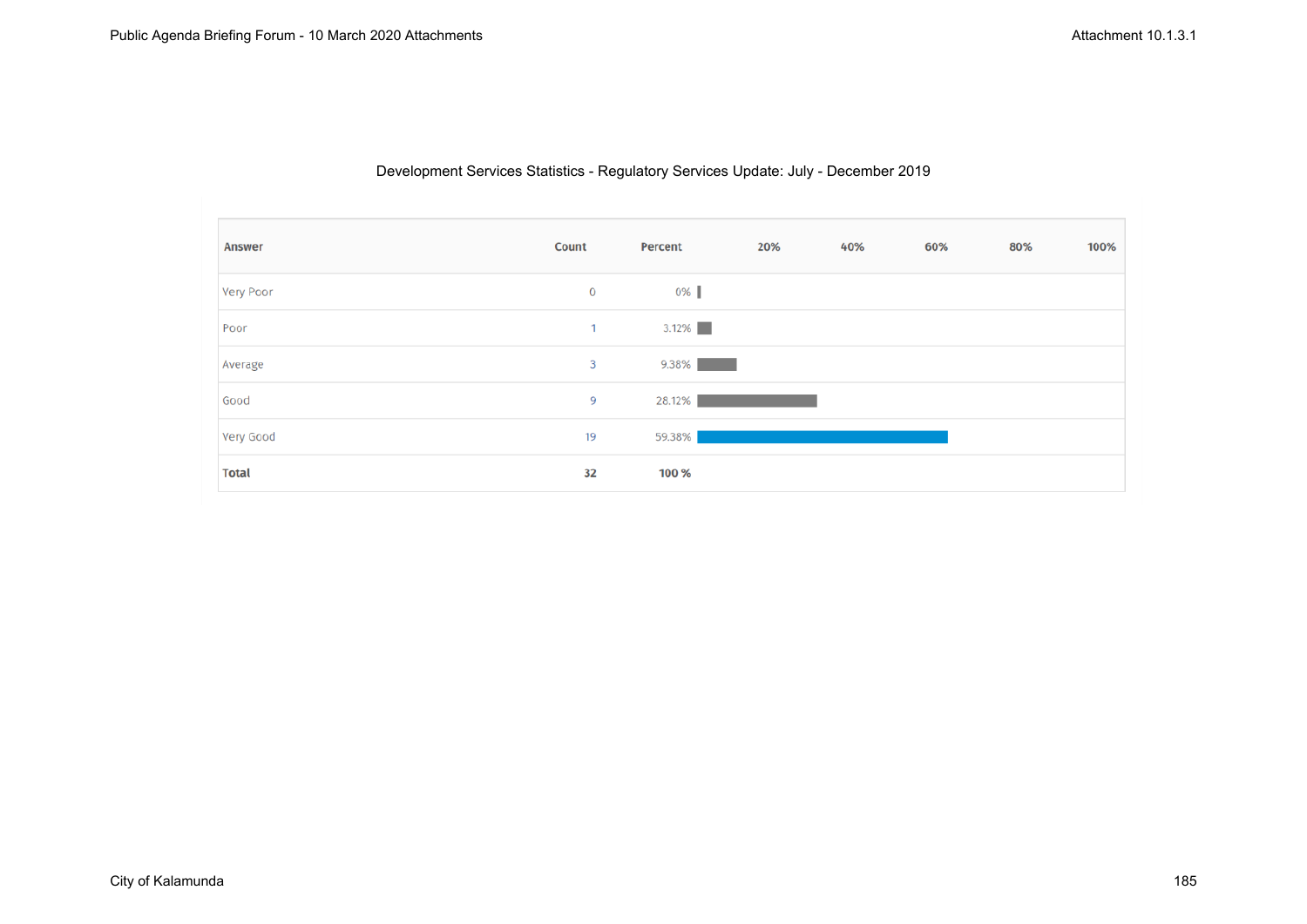**Staff assessed my planning application within a reasonable timeframe**

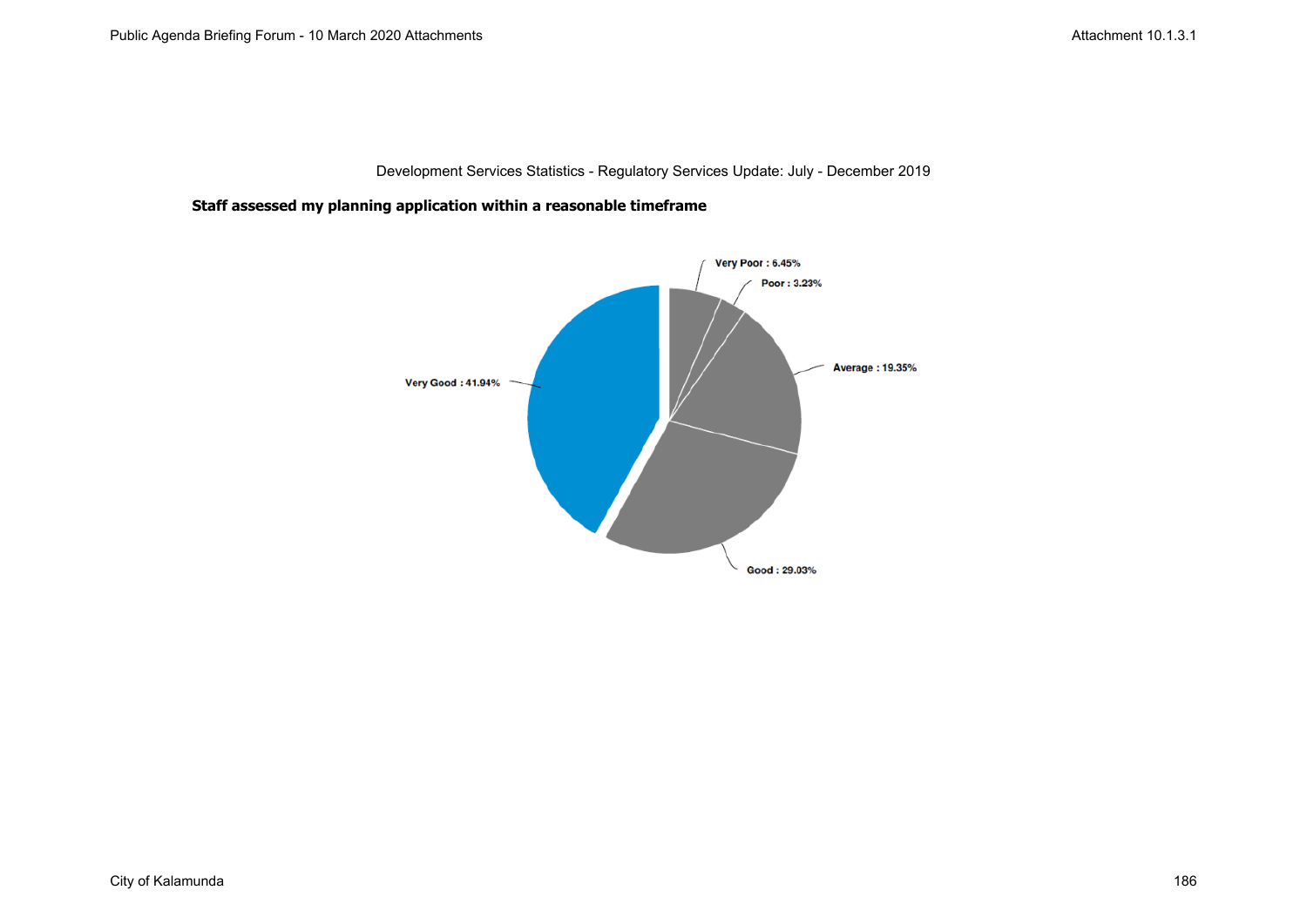

### **Approval Services – Building**

**Building Approval Certificates** 

**Certified Building Applications** 

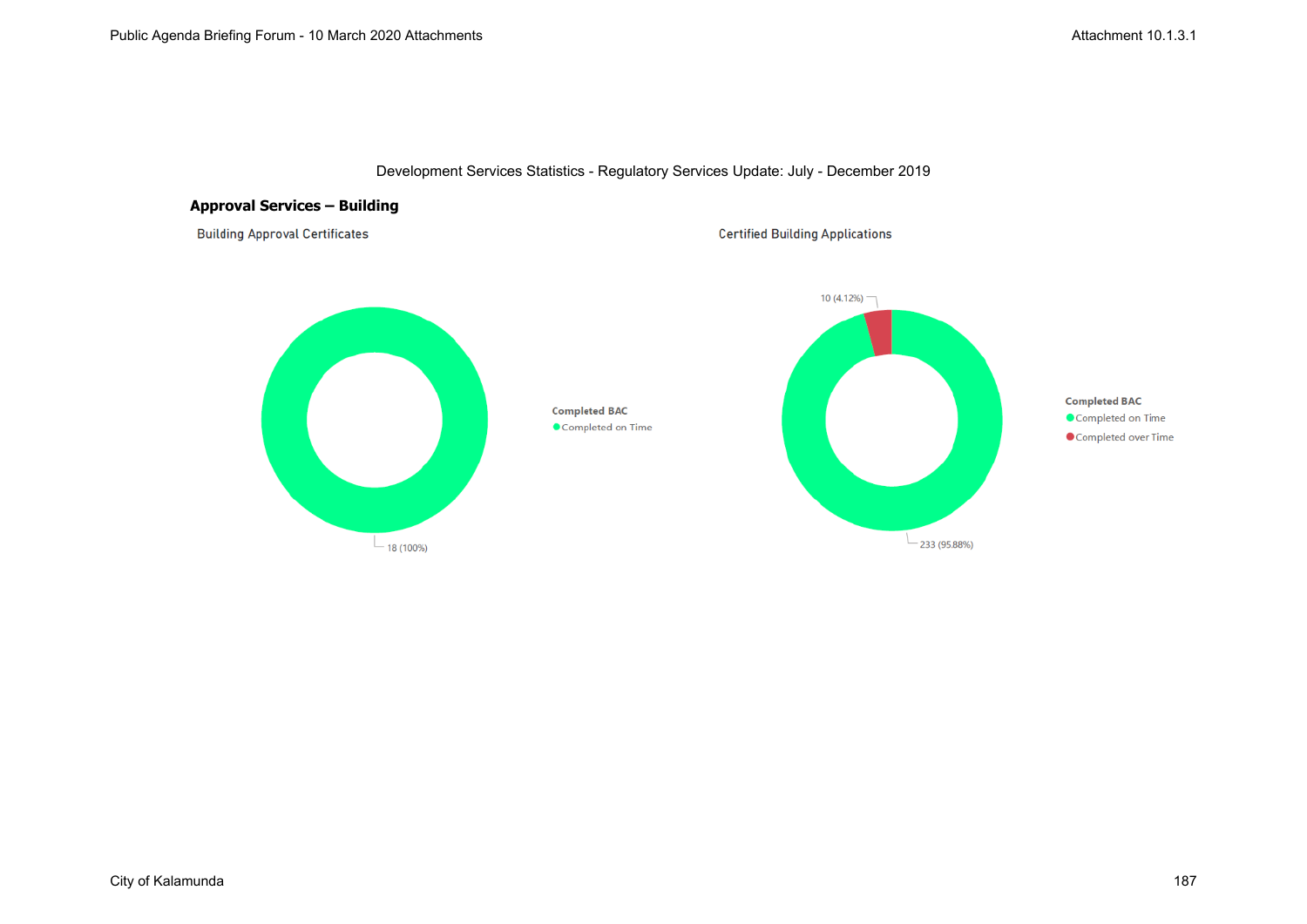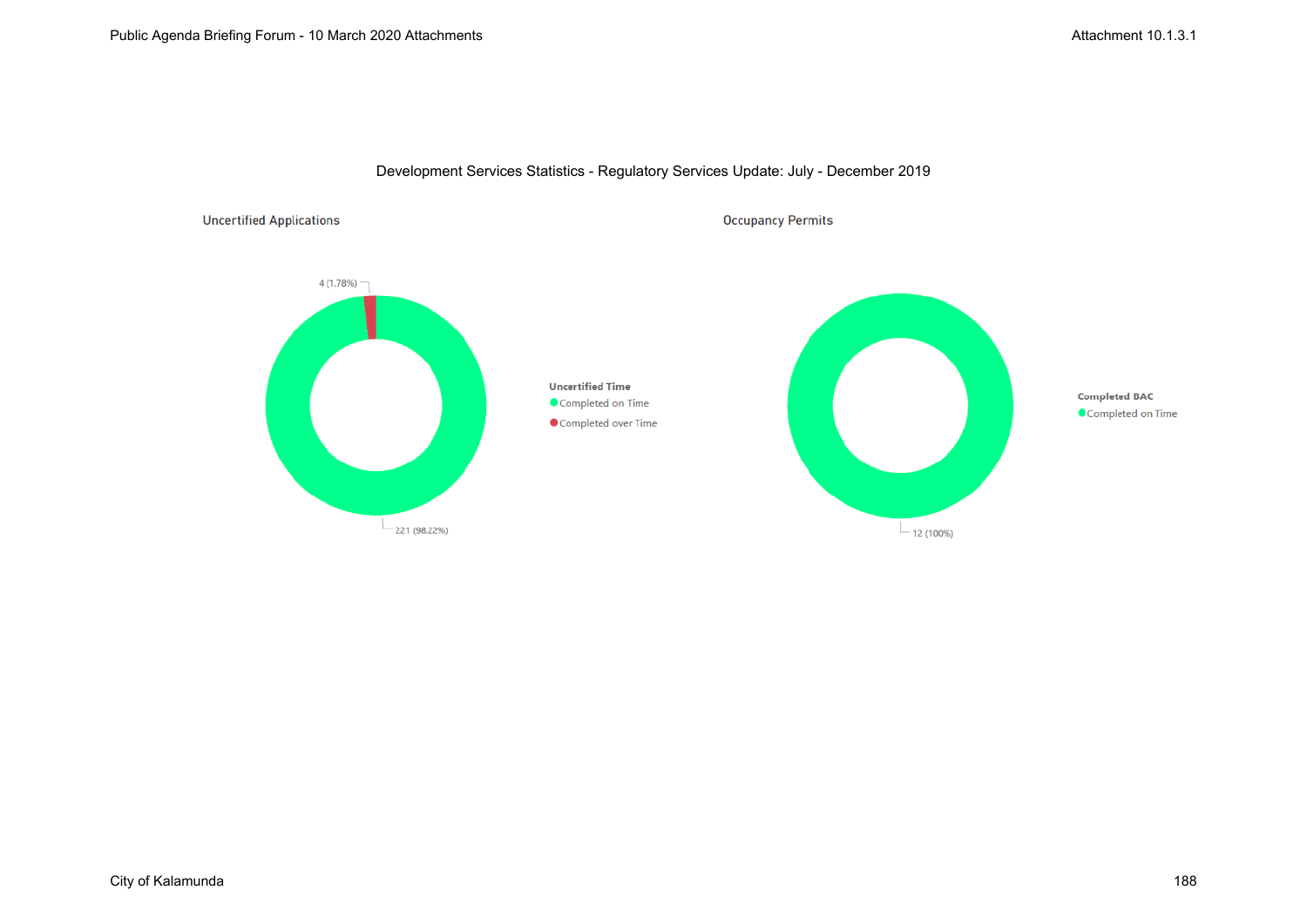### **Environmental Health and Community Safety**

### **Environmental Health**

# **No. of Health Service Requests (Complaints) received:**



Health Complaints Completed



# Health Complaints Completed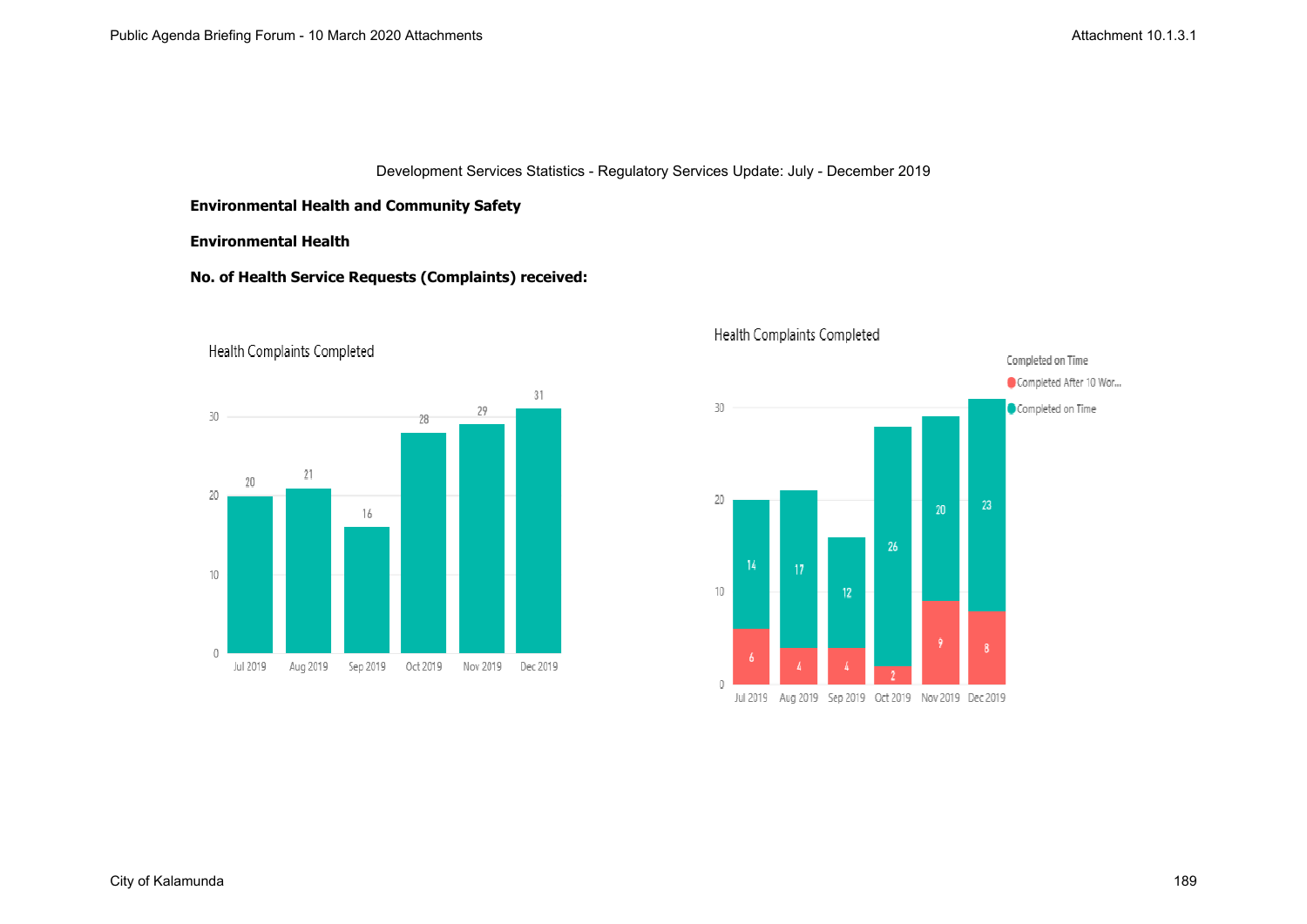### **No. of On-site wastewater treatment systems approved**:

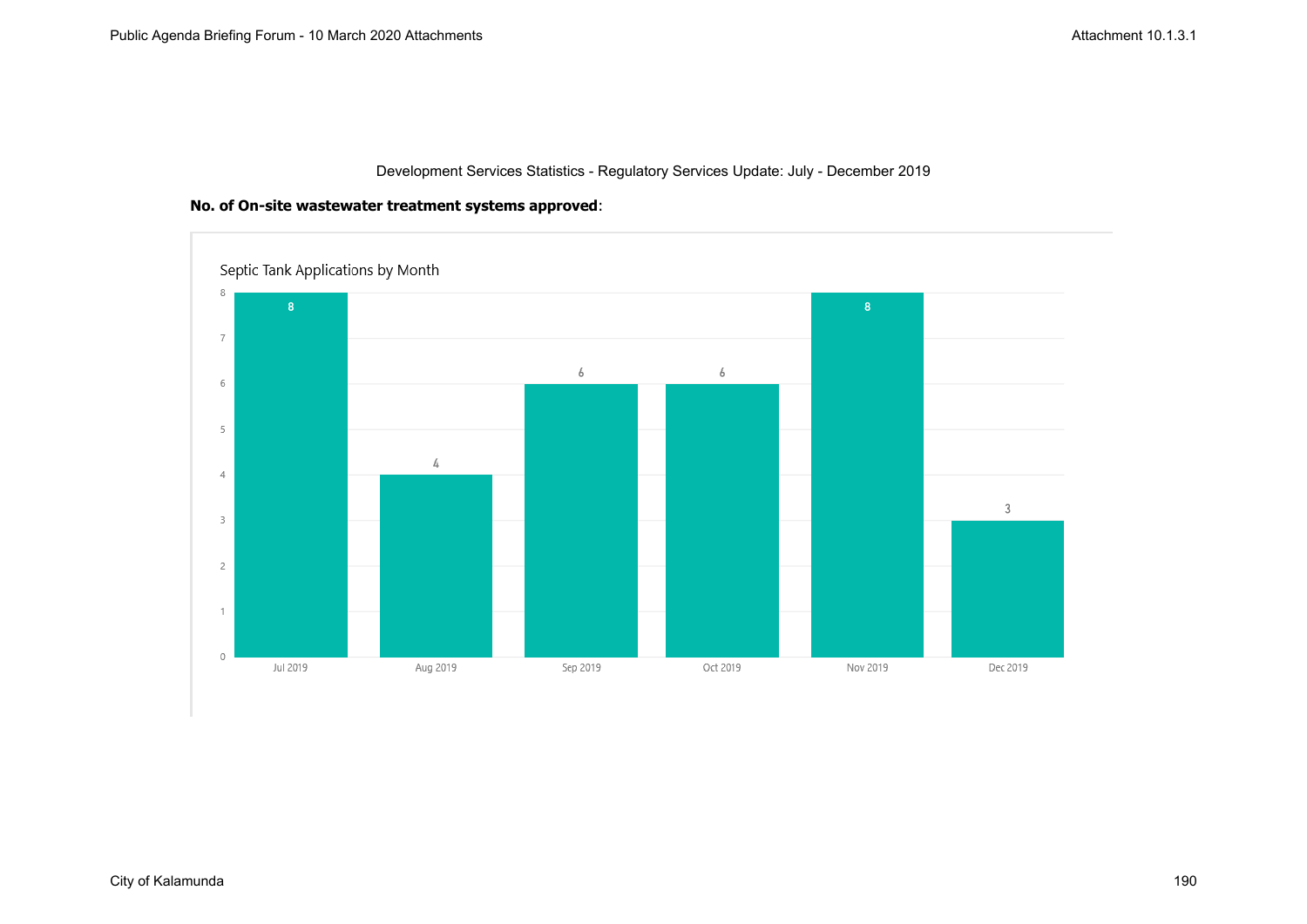#### **No. of Food Businesses assessed:**



Health Premises Inspected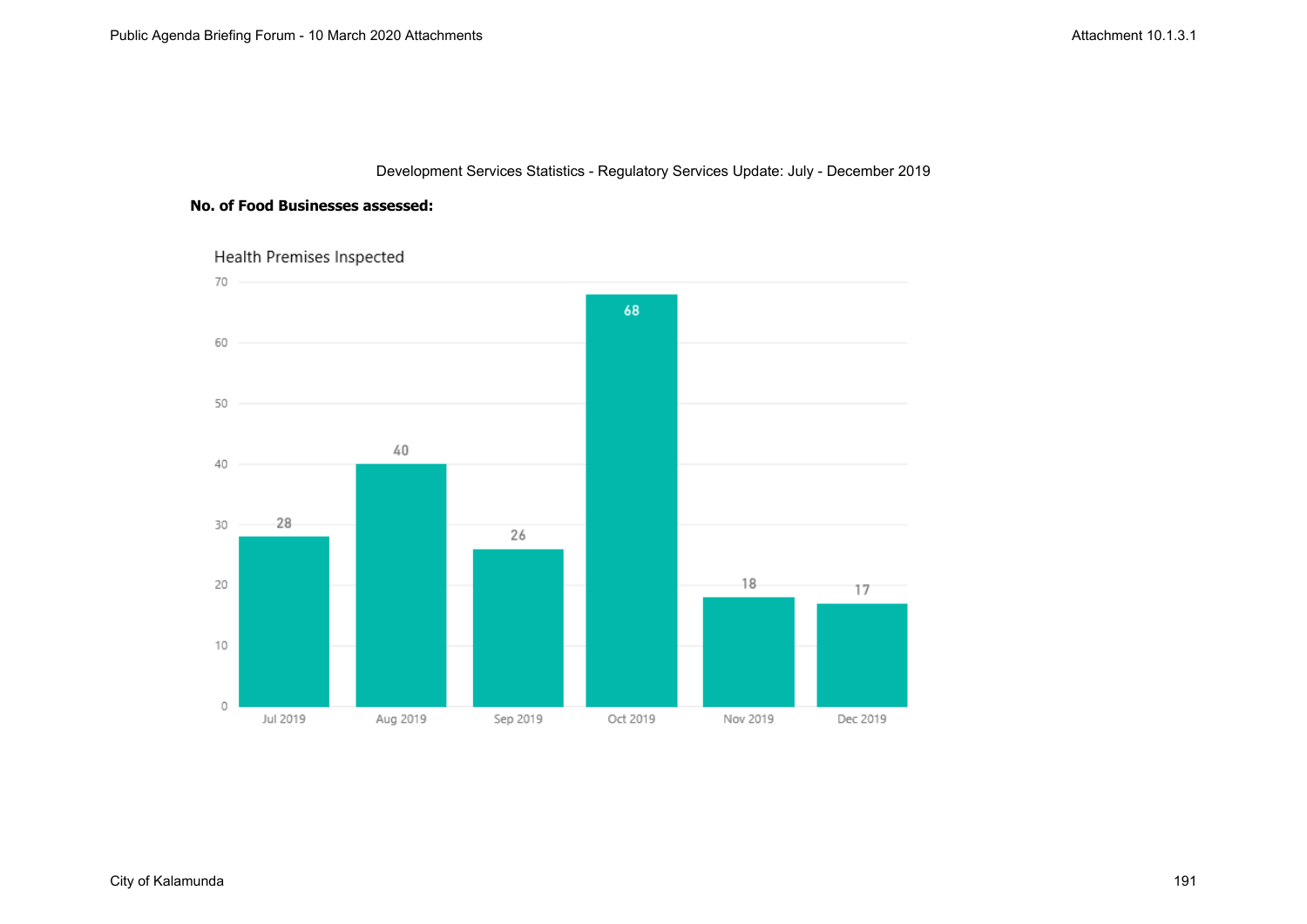### **Community Safety**

**Below is a summary of the number and nature of matters dealt with by the City's Rangers:**

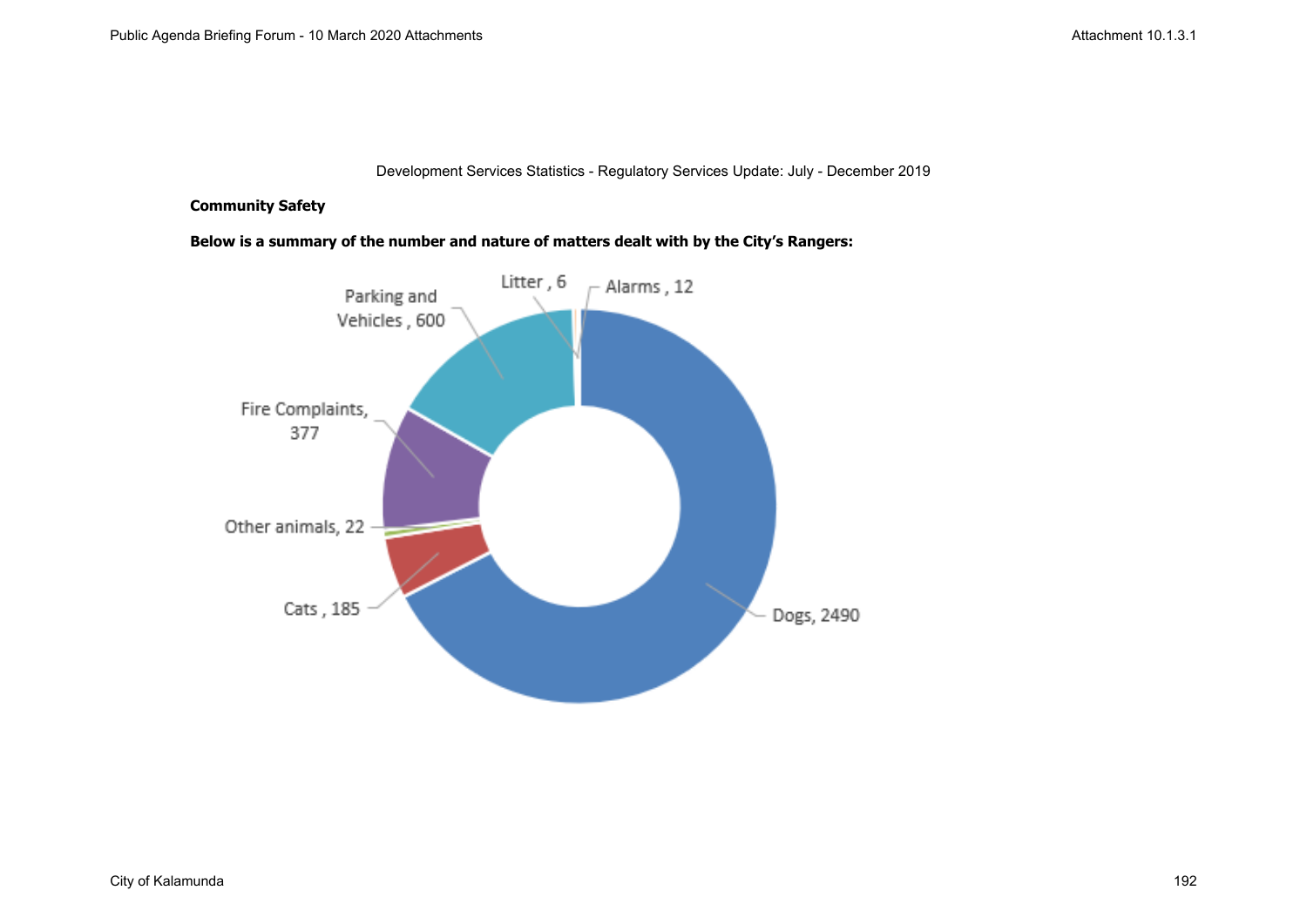#### **Below is a summary of the number of infringements issued so far this year with approximately 65% attributed to dog related matters and 33% for parking offences:**

Number of Infringements by Type